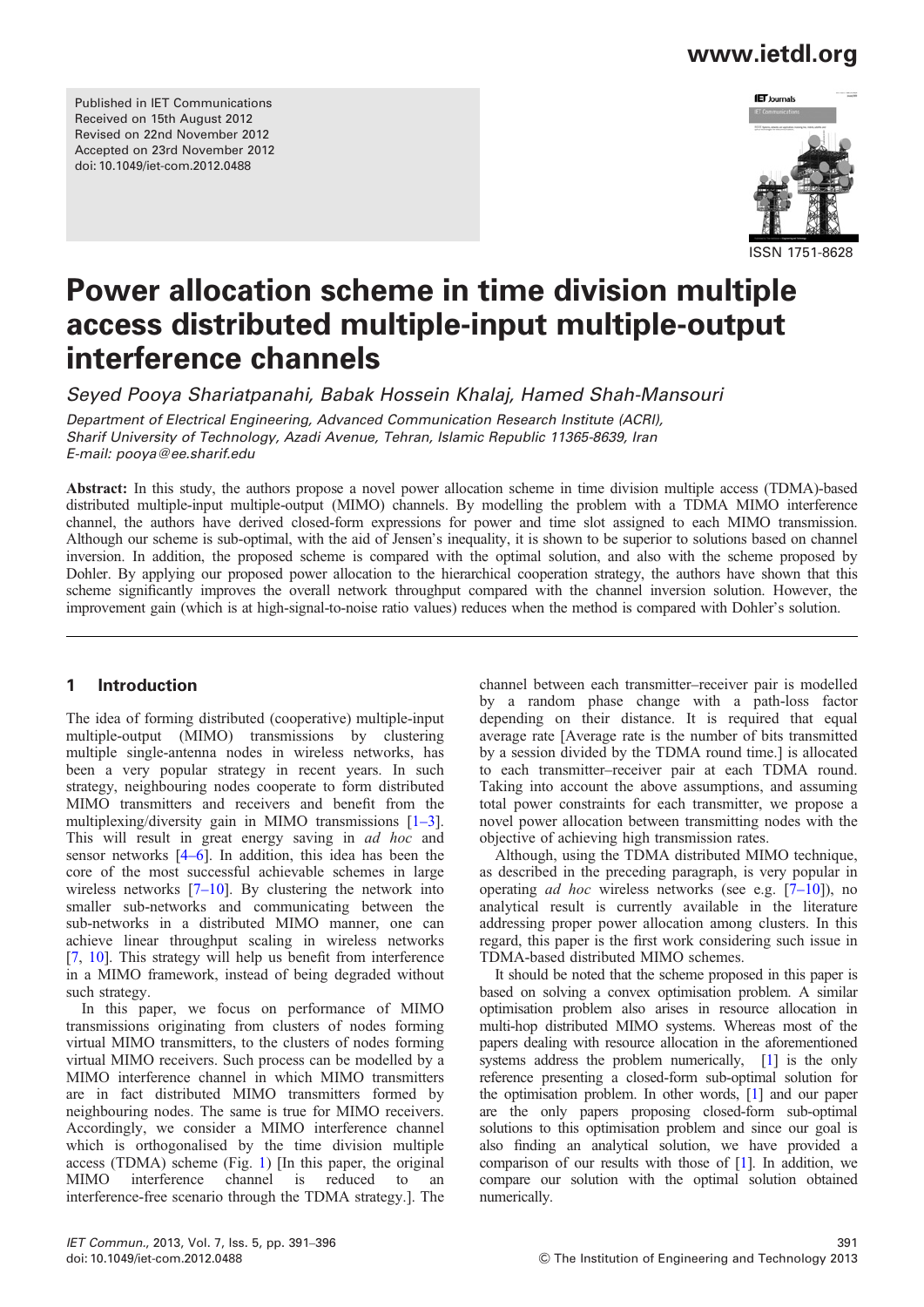

Fig. 1 Modelling a distributed (cooperative) MIMO scheme with a MIMO interference channel

It should also be mentioned that in terms of solving the optimisation problem, an idea related to our proposal has been introduced in [11] in the context of regenerative single-antenna multi-hop links. In [11] the ratio of the power of each hop to the time fraction of that hop is constant, like in our proposal. Based on this assumption, they derive a numerical approximate sub-optimal result for the optimisation problem. However, with the same assumption, we have derived closed-form relations for the resource allocation strategy and the resulting transmission rates. Such closed-form relations have provided a proper platform for us to rigorously compare our proposal with other schemes without any approximations, in contrast with [11].

The rest of the paper is organised as follows. In Section 2, we describe the model of system. In Section 3, the proposed power allocation scheme is presented and its performance is evaluated. In Section 4, application of the power allocation scheme to the hierarchical cooperation strategy in wireless networks is discussed. Finally, Section 5 concludes the paper.

#### 2 System model

As indicated in the earlier section, we model the distributed MIMO transmissions by a MIMO interference channel. Consider  $n$  transmitters each having  $M$  transmit antennas, and  $n$  receivers each having  $M$  receive antennas. These transmitters and receivers establish  $n$  MIMO transmission sessions by one-to-one pairing. We use TDMA to eliminate the interference between different communication sessions [It should be noted that the synchronisation mechanism which is required for implementation of the TDMA strategy is not addressed in this paper.]. Each transmitter has the same number of bits to transmit to the corresponding receiver at each TDMA round. The channel matrix for the *i*th transmission session (from transmitter  $i$  to receiver  $i$ ) is denoted by the  $M \times M$  matrix  $H_i$ . We separate the path-loss and the phase change effects as follows [Matrices are indicated in boldface, and  $I$  is the identity matrix of appropriate size.]

$$
H_i = \frac{G_i}{\gamma_i} \tag{1}
$$

where  $\gamma_i = r_{SD_i}^{\alpha/2}$ ,  $r_{SD_i}$  is the distance for the *i*th transmission session,  $\alpha$  is the path-loss exponent, and  $G_i$  is an  $M \times M$ matrix with random elements  $(G_i)_{jk} = \exp(\sqrt{-1} \theta_{ijk})$ . In the mentioned model,  $\theta_{ijk}$  is a random variable uniformly

distributed in [0,  $2\pi$ ], and all  $\theta_{ijk}$ s are independent. Thus, the matrices  $G_i$  are statistically equivalent, and whenever it is applicable, we call them  $G$ . This model is a broadly accepted model in the literature, and also used in [7] for the channel between nodes in an ad hoc network. It should be noted that due to the lack of channel state information at the transmitter (CSIT) and the distributed nature of the MIMO transmissions, we have assumed no MIMO pre-coding.

As mentioned above, we eliminate the interference between different MIMO sessions by a TDMA strategy. In this strategy, without loss of generality, the total time is assumed to be unity, and the fraction  $\alpha_i$  of the total time is allocated to the session  $i$ . Thus, the average rate (the number of transmitted bits in a TDMA round, divided by the total time of a TDMA round which we assume to be unity) of the ith session is

$$
R_i = \alpha_i \mathbb{E}\bigg[\log \det \bigg(\boldsymbol{I} + \frac{P_i \boldsymbol{H}_i \boldsymbol{H}_i^{\mathrm{H}}}{\alpha_i N_0}\bigg)\bigg], \quad i = 1, \dots, n \quad (2)
$$

where *I* is the  $M \times M$  identity matrix,  $P_i$  is the average power of each antenna in the *i*th transmitter, and  $N_0$  is the variance of noise at each receive antenna. Also, the expectation is with respect to the variables  $\theta_{ijk}$ . It should be noted that since  $P_i$ is the average power, and we are only using the fraction  $\alpha_i$ of the total time for this transmitter, the power is boosted by  $1/\alpha_i$  during this time fraction.

#### 3 Power allocation scheme

We consider the total power constraint  $\sum_{i=1}^{n} P_i \leq P$ . Since the distance between different transmitters and receivers (i.e.  $r_{SD_i}$ s) are not the same, if we allocate equal power to each of the sessions (i.e.  $P_1 = P_2 = \cdots = P_n$ ), and equal time fractions (i.e.  $\alpha_1 = \alpha_2 = \cdots = \alpha_n$ ), average rates (i.e.  $R_i$ s) will not necessarily be the same. However, because of our assumptions, we assume that the number of transmitted bits in the total TDMA round time, for each transmission session is the same. Therefore average rates should be the same.

One possible power allocation approach is based on some form of channel inversion, where by proper power allocation, channel inversion scheme compensates for the path-loss effect as follows

$$
P_i = P \frac{\gamma_i^2}{\sum_k \gamma_k^2} = P \frac{r_{SD_i}^{\alpha}}{\sum_k r_{SD_k}^{\alpha}} \tag{3}
$$

Based on this compensation strategy, we will have symmetric induced channels, and, thus we will have

$$
\alpha_i = \frac{1}{n} \tag{4}
$$

which means the time fractions for different sessions are the same. This solution results in the following common average rate for the sessions, which we call  $R_{C1}$ 

$$
R_{C1} = \frac{1}{n} \mathbb{E} \bigg[ \log \det \bigg( I + \frac{n \mathbf{P} \mathbf{G} \mathbf{G}^{\mathrm{H}}}{N_0 \sum_{k} \gamma_{k}^2} \bigg) \bigg] \tag{5}
$$

The above solution is the original solution proposed in the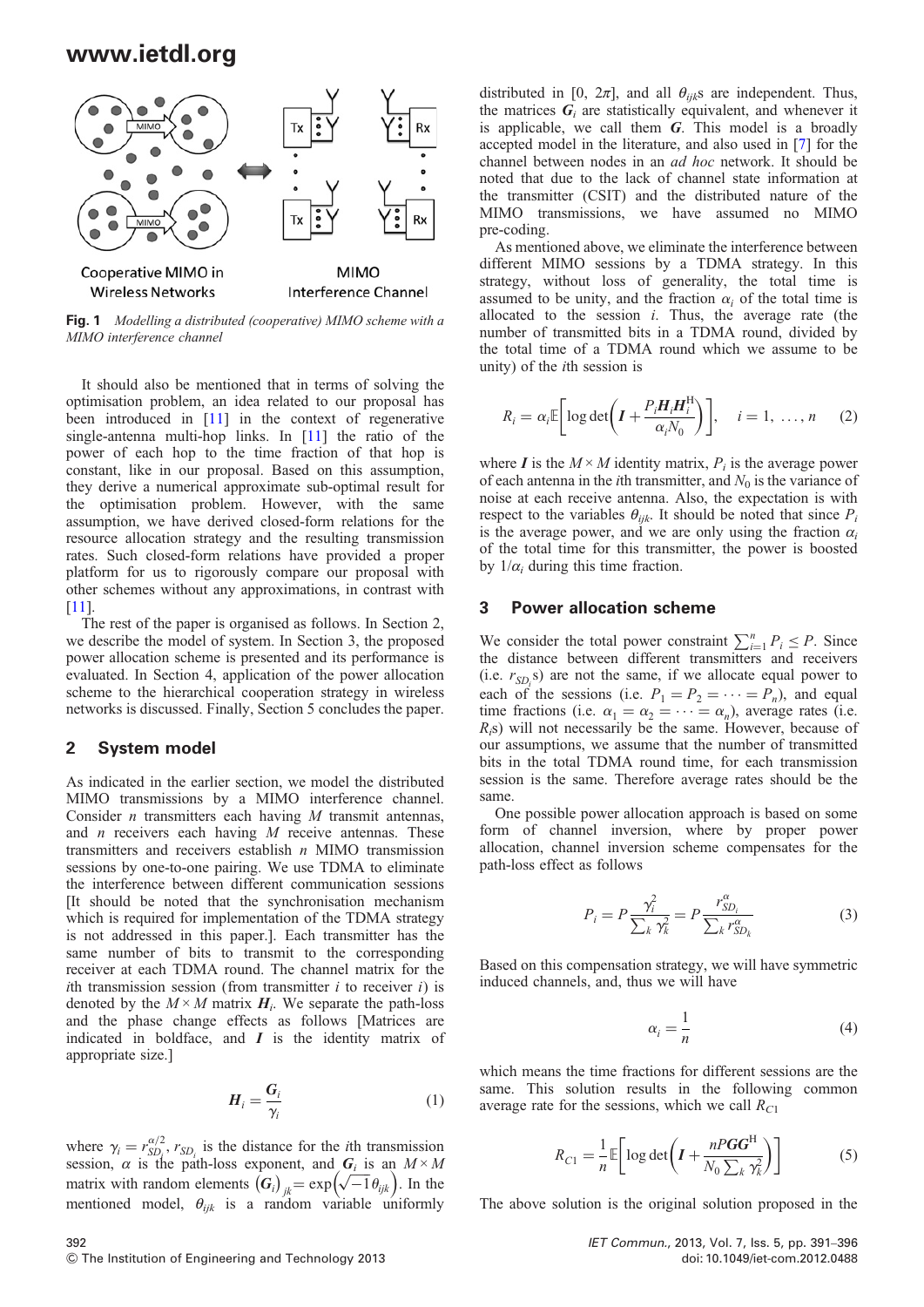## www.ietdl.org

MIMO phase of [7]. However, as will be proved shortly, it will not constitute the optimum solution for this problem.

In fact, we are faced with the following optimisation problem

$$
\max_{P_1,\dots,P_n\alpha_1,\dots,\alpha_n} R \tag{6}
$$

subject to

$$
R_{i} = \alpha_{i} \mathbb{E} \bigg[ \log \det \bigg( I + \frac{P_{i} \mathbf{G} \mathbf{G}^{H}}{\alpha_{i} \gamma_{i}^{2} N_{0}} \bigg) \bigg], \quad i = 1, \dots, n \qquad (7)
$$

$$
R_{1} = R_{2} = \dots = R_{n} \triangleq R
$$

$$
\sum_{i=1}^{n} \alpha_{i} = 1, \alpha_{i} \geq 0
$$

$$
\sum_{i=1}^{n} P_{i} \leq P
$$

Although the above problem is convex and can be solved numerically through standard techniques, finding the optimal solution of the above convex optimisation problem in closed-form is not trivial. Thus, we look for a closed-form sub-optimal solution.

In order to find a sub-optimal solution for the above optimisation problem, we assume that the power allocated to the ith transmission session is proportional to its corresponding time fraction. Accordingly we have [In fact, we have considered this assumption in analogy with the similar broadcast problem where a base station wants to transmit to different mobile stations in a TDMA manner with a constant power. In this broadcast problem (8) is inherent in the problem formulation. This analogy has just provided an intuition for us to assume (8).]

$$
P_i = \alpha_i P \tag{8}
$$

Thus, we will have

$$
R_i = \alpha_i \mathbb{E} \bigg[ \log \det \bigg( I + \frac{PGG^H}{\gamma_i^2 N_0} \bigg) \bigg], \quad i = 1, \dots, n \quad (9)
$$

$$
R_1 = R_2 = \dots = R_n \triangleq R
$$

$$
\sum_i \alpha_i = 1, \, \alpha_i \geq 0
$$

where no degrees of freedom is left for the optimisation. This will result in a sub-optimal solution to  $(6)$ . Based on  $(9)$ , we will have IIt should be noted that in order to evaluate  $\alpha_i$  and  $\beta_i$ values, we only need the p.d.f. of elements of  $G$ , as presented in the system model and no CSIT is available.] (see (10) and (11))

which results in the following average rate

$$
R_{C2} = \frac{1}{\sum_{k} \left( \mathbb{E} \left[ \log \det \left( \mathbf{I} + \left( PGG^{\mathrm{H}} / N_0 \gamma_k^2 \right) \right) \right] \right)^{-1}} \tag{12}
$$

We are now in a position to investigate the results, and clarify the improvement that our proposed method provides. We define

$$
f(x) \triangleq \frac{1}{\mathbb{E}[\log \det(I + (PGG^{H}/N_{0}x))]}
$$
(13)  

$$
x_{k} \triangleq \gamma_{k}^{2}
$$

$$
p_{k} \triangleq \frac{1}{n}
$$

Thus, we have

$$
R_{C2} = \frac{1}{n} \frac{1}{\sum_{k} p_{k} f(x_{k})}
$$
(14)

and

$$
R_{C1} = \frac{1}{n} \frac{1}{f(\sum_{k} p_{k} x_{k})}
$$
(15)

According to the following lemma, the function  $f(x)$  is a strictly concave function, which is rigorously proved in the appendix.

Lemma 1: If  $I$  is the identity matrix,  $\bf{B}$  is a positive-definite matrix, and  $x$  is a positive scalar, then the function

$$
f(x) = \frac{1}{\mathbb{E}[\log \det(I + B/x)]}
$$
(16)

is a strictly concave function.

Proof: See appendix.

Consequently, according to Jensen's inequality, we will have

$$
R_{C_2} > R_{C_1} \tag{17}
$$

Therefore although our proposed power allocation method is sub-optimal, it improves the common rate of transmitters, comparing with the channel inversion solution used in [7]. Also, as mentioned earlier, [1] proposes a sub-optimal analytical solution for the same optimisation problem we have considered here, and we call it the Dohler's solution. Therefore in Fig. 2 we have compared the performance of our proposed scheme with the channel inversion solution, Dohler's solution, and the numerically evaluated optimal solution of the convex problem. In this figure, we have

$$
\alpha_i = \frac{1}{\mathbb{E}\left[\log \det(\boldsymbol{I} + (PGG^{\rm H}/N_0\gamma_i^2))\right] \sum_{k=1}^n \left(\mathbb{E}\left[\log \det(\boldsymbol{I} + (PGG^{\rm H}/N_0\gamma_k^2))\right]\right)^{-1}}
$$
(10)

$$
P_i = \frac{P}{\mathbb{E}\left[\log \det\left(\mathbf{I} + \left(PGG^{\mathrm{H}}/N_0 \gamma_i^2\right)\right)\right] \sum_{k=1}^n \left(\mathbb{E}\left[\log \det\left(\mathbf{I} + \left(PGG^{\mathrm{H}}/N_0 \gamma_k^2\right)\right)\right]\right)^{-1}}
$$
(11)

IET Commun., 2013, Vol. 7, Iss. 5, pp. 391–396 393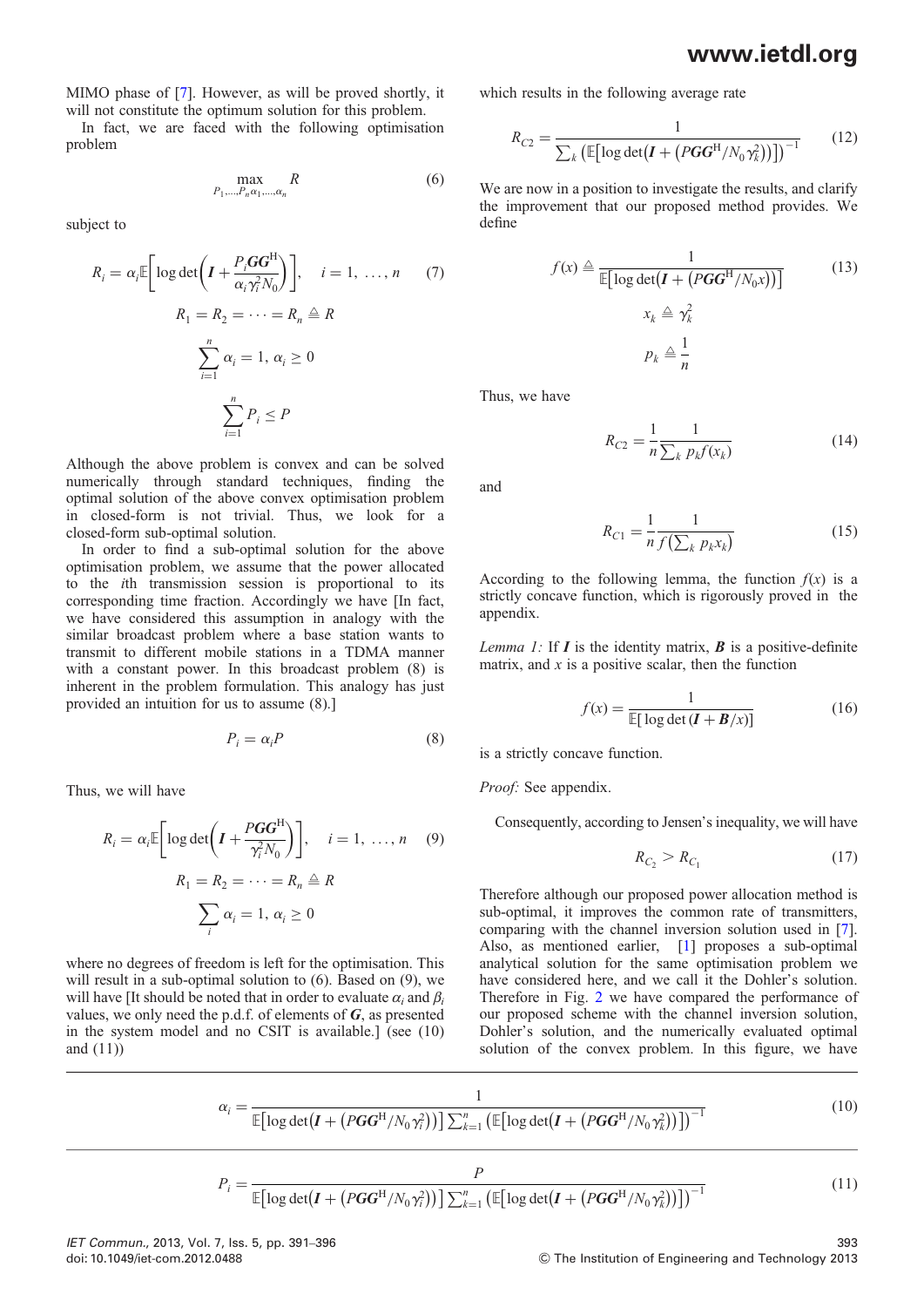

Fig. 2 Performance comparison of different solutions for a two-user  $2 \times 2$  channel

The results are evaluated at  $(P/N_0 = 30$  dB)

focused on the role of asymmetry on performance improvement in a two user interference channel. The x-axis is the ratio  $\gamma_2/\gamma_1$  which is a measure of asymmetry between the users, and the y-axis is the rate. We have assumed that  $\gamma_1^2 + \gamma_2^2$  is constant whereas  $\gamma_2/\gamma_1$  is varying. As observed in the figure, the channel inversion solution completely ignores the asymmetry in the channels. However, the other solutions benefit from the asymmetry. Also, we see that our solution ranks below the optimal solution and above Dohler's solution.

Moreover, Figs. 3–5 show the performance of the proposed solution along with Dohler's solution normalised by the optimum solution for different signal-to-noise ratio (SNR) values. The  $\gamma_2/\gamma_1$  ratio in these figures are 3, 5, and 8, respectively. These figures show that at higher SNRs, the performance of the proposed solution outperforms Dohler's solution, whereas in low-SNRs Dohler's solution has a better performance. An interesting observation is that, the SNR value at which our method loses its superiority is higher in the more asymmetric scenarios; This critical SNR is about 15, 18 and 19 dB for the cases  $\gamma_2/\gamma_1 = 3$ , 5, and 8, respectively.

It is observed that our method has its best performance at high-SNR values, whereas Dohler's solution has better



Fig. 3 Performance comparison of the proposed solution with Dohler's solution for a two-user  $2 \times 2$  channel

The y-axis is normalised to the optimal solution rate and is specified in percentage. The results are evaluated at  $(\gamma_2/\gamma_1 = 30)$ 



Fig. 4 Performance comparison of the proposed solution with Dohler's solution for a two-user  $2 \times 2$  channel

The y-axis is normalised to the optimal solution rate and is specified in percentage. The results are evaluated at  $(\gamma_2/\gamma_1 = 5)$ 



Fig. 5 Performance comparison of the proposed solution with Dohler's solution for a two-user  $2 \times 2$  channel

The y-axis is normalised to the optimal solution rate and is specified in percentage. The results are evaluated at  $(\gamma_2/\gamma_1 = 8)$ 

performance at lower SNR values. This effect may be due to the fact that the logarithm function involved in the optimisation problem behaves more like a linear function at lower SNR values and mainly exhibits its non-linear nature at higher SNR values.

#### 4 Throughput enhancement in the hierarchical cooperation scheme

Hierarchical cooperation scheme proposed in [7] for ad hoc networks is proven to achieve linear aggregate throughput scaling. Consider  $n$  nodes distributed randomly and uniformly on a square area. In the scheme proposed in [7], the network is partitioned into clusters of M nodes. The scheme consists of three phases. In the first phase, the nodes inside a cluster distribute their own data between other nodes inside the same cluster. In the second phase, each source cluster will perform a MIMO transmission shot towards its corresponding destination cluster. Such MIMO transmissions are planned by a TDMA strategy. Since we assume to have  $n$  source nodes, we will have a total of  $n$ MIMO shots. Finally, in the third phase, nodes in the receive cluster cooperate to decode their own data. By handling the first and the third phases in a hierarchical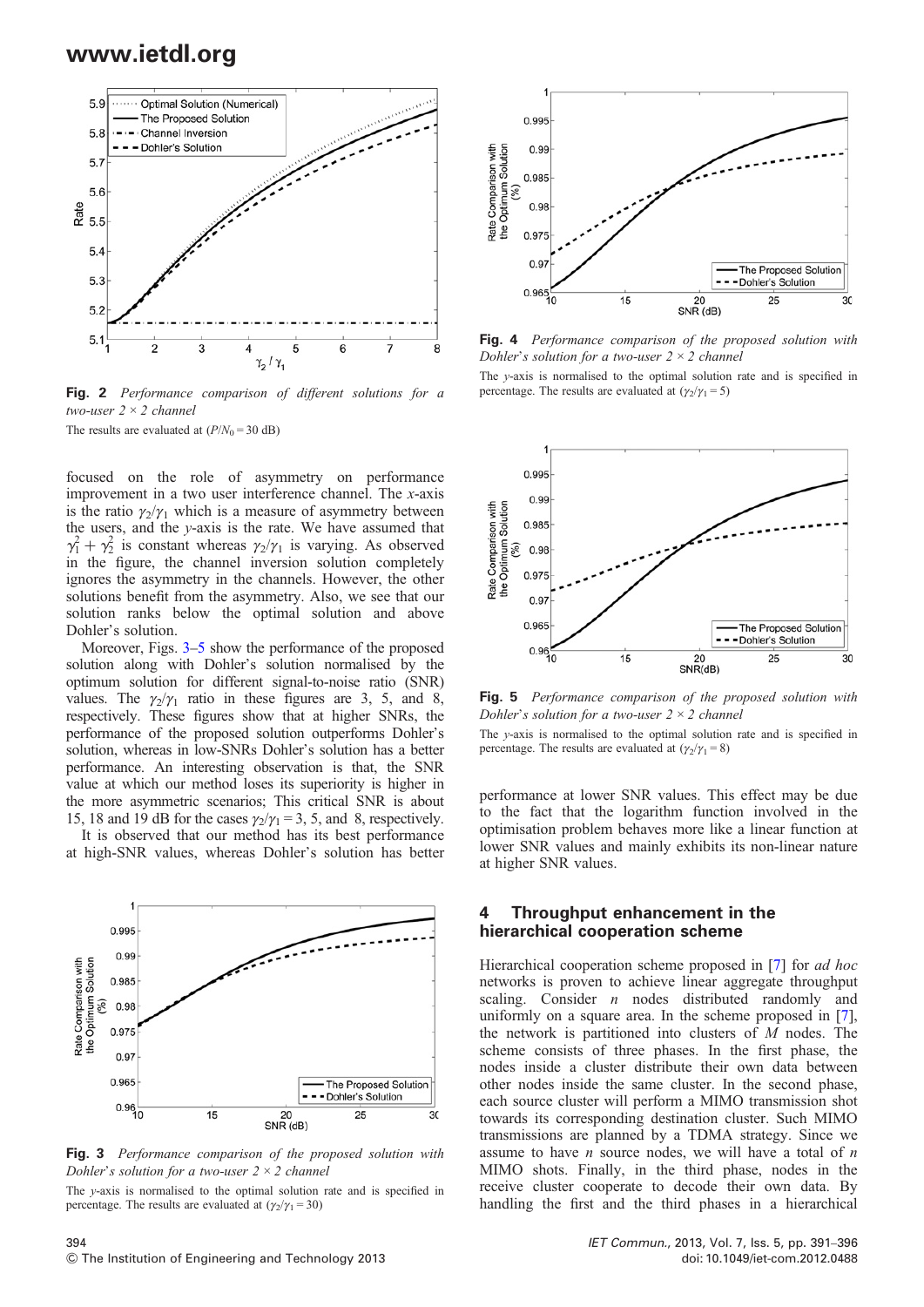## www.ietdl.org

manner and repeating the recursion, one can show that the total aggregate throughput will be linear in the number of nodes. In other words, the first and third phase can be seen as the original problem in a smaller scale. We can continue this recursion  $h$  times which we call a ' $h$ -level hierarchical cooperation'. We call the above scheme the 'original hierarchical cooperation' scheme.

In the scheme proposed in [7], there are individual power constraints on all nodes. By relaxing these individual power constraints to a total power constraint, we apply our proposed power allocation scheme to the second phase, whereas maintaining the other phases unchanged. In this section, we analyse how such power allocation scheme for the MIMO phase will enhance the network aggregate throughput.

By following the exact method stated in [8], one can prove that the aggregate throughput of the hierarchical cooperation scheme is as follows [The only difference between (18) and the result derived in [8] is that in this relation we have not considered  $C_0 = C_1$ , but in (17) of [8] authors have put  $C_0 = C_1 = R$ . Thus, (18) is more general than (17) of [8]. For details of the derivation refer to [8].]

$$
T_{\rm HC} = \left(\frac{C_0}{C_1}\right)^{(1/h)} \frac{C_1}{h[4(1+Q/C)]^{(h-1)/2}} \left(\frac{n}{2}\right)^{1-(1/h)} \tag{18}
$$

where  $C_0$  and Q are constants,  $C_1$  is proportional to the second (MIMO) phase capacity [If the MIMO rate between each source and destination cluster in the second phase is  $R$ , we have  $C_1 = (R/M)$ .], and h is the number of hierarchy levels.

Our proposed power allocation scheme enhances the term  $C_1$  in (18), which will translate into network aggregate throughput enhancement. As it does not affect other phases, in order to consider its effect, it suffices to replace the term  $C_1$  in (18) by the enhanced value. In other words, by the power allocation scheme used in [7], we should put  $C_1$  =  $R_{C1}$ , and by our proposed method we should put  $C_1 = R_{C_2}$ . If we define  $\xi \triangleq R_{C_2}/R_{C_1}$  to be the second phase<br>throughput enhancement, for the enhanced aggregate throughput (with our proposed power allocation in the second phase) of the network we have

$$
T_{\rm HC_2} = \left(\frac{C_0}{\xi R_{C_1}}\right)^{(1/h)} \frac{\xi R_{C_1}}{h \left[4(1 + \left(Q/\xi R_{C_1}\right)\right]^{(h-1)/2}} \left(\frac{n}{2}\right)^{1 - (1/h)}
$$
\n(19)

where the aggregate throughput with the original power allocation in the second phase, is

$$
T_{\rm HC_1} = \left(\frac{C_0}{R_{C_1}}\right)^{(1/h)} \frac{R_{C_1}}{h \left[4\left(1 + \frac{Q}{R_{C_1}}\right)\right]^{(h-1)/2}} \left(\frac{n}{2}\right)^{1 - (1/h)} (20)
$$

We define  $\psi_{HC} \triangleq (T_{HC_2}/T_{HC_1})$  to be the network aggregate throughput enhancement because of the proposed power allocation in the second phase.

Also, in [9], a modified version of the hierarchical cooperation scheme is introduced which has a better delay performance. We call this scheme the 'modified hierarchical cooperation' scheme. By following the exact method stated in [10], one can prove that the aggregate throughput of the modified hierarchical cooperation scheme is as follows [The

$$
T_{\text{MHC}} = \frac{C_0}{h(1 + C_1/Q)^{(h-1)/h} (4Q/C_1)^{(h-1)/2}} \left(\frac{n}{2}\right)^{(h-1/h)}
$$
(21)

As before, increasing the term  $C_1$  will result in aggregate network throughput enhancement in (21), whereas maintaining the other phases unchanged. In other words, we have

$$
T_{\text{MHC2}} = \frac{C_0}{h\left(1 + \xi R_{C1}/Q\right)^{(h-1)/h} \left(4Q/\xi R_{C1}\right)^{(h-1)/2}} \left(\frac{n}{2}\right)^{(h-1/h)}
$$
\n(22)

and

$$
T_{\text{MHC1}} = \frac{C_0}{h(1 + R_{C1}/Q)^{(h-1)/h} (4Q/R_{C1})^{(h-1)/2}} \left(\frac{n}{2}\right)^{(h-1)/h}.
$$
\n(23)

Also, we define  $\psi_{\text{MHC}} \triangleq (T_{\text{MHC 2}}/T_{\text{MHC 1}})$ .

Before the network starts to operate, each node should be informed of its power and time allocation. Therefore one important issue regarding the network operation is the calculation of  $\alpha_i$ s and P<sub>i</sub>s. As it is clear from (10) and (11), in order to calculate these parameters, we need to know all the  $\gamma$ <sub>i</sub>s. Thus, this task is a centralised calculation, where the distance information of nodes is available altogether. This calculation can be performed in the network initialisation phase. Since, we do not consider node mobility in our network model,  $\alpha_i$ s and  $P_i$ s remain constant during the network operation. After concluding the initialisation phase, the data transmission phase can be performed in a distributed manner. In this paper we do not focus on the initialisation phase, however, it is an important phase which is critical for network operation.

In addition, from (10) and (11) it can be noticed that, in order to evaluate  $\alpha_i$  and  $P_i$  values, we should calculate expectation values of some functions of  $G$  (the functions stated in (10) and (11)). Thus, we only need to know the probability distribution function of elements of  $G$  – not the instantaneous values of elements of  $G$  – which is presented in the model of the system; Each element of  $\boldsymbol{G}$  is a complex exponential with random phase uniformly distributed on [0,  $2\pi$ ]. Therefore there is no CSIT available to benefit from the classical MIMO pre-coding techniques.

Fig. 6 shows a numerical example for the network aggregate throughput enhancement ( $\psi_{HC}$  and  $\psi_{MHC}$ ) as a function of path-loss exponent, for a network consisting of 120 nodes in both low- and high-SNR regimes. This figure shows the improvement ratio of the proposed method with respect to the channel inversion solution. It is clear from this figure that this method leads to more performance enhancement at larger path-loss exponents. Also, Fig. 7 shows the same numerical example when the comparison is with Dohler's solution. As shown in this figure, at  $SNR =$ 30 dB our scheme has a better performance than Dohler's solution, whereas at  $SNR = 10$  dB, Dohler's solution outperforms our solution. Also, by comparing Figs. 6 and